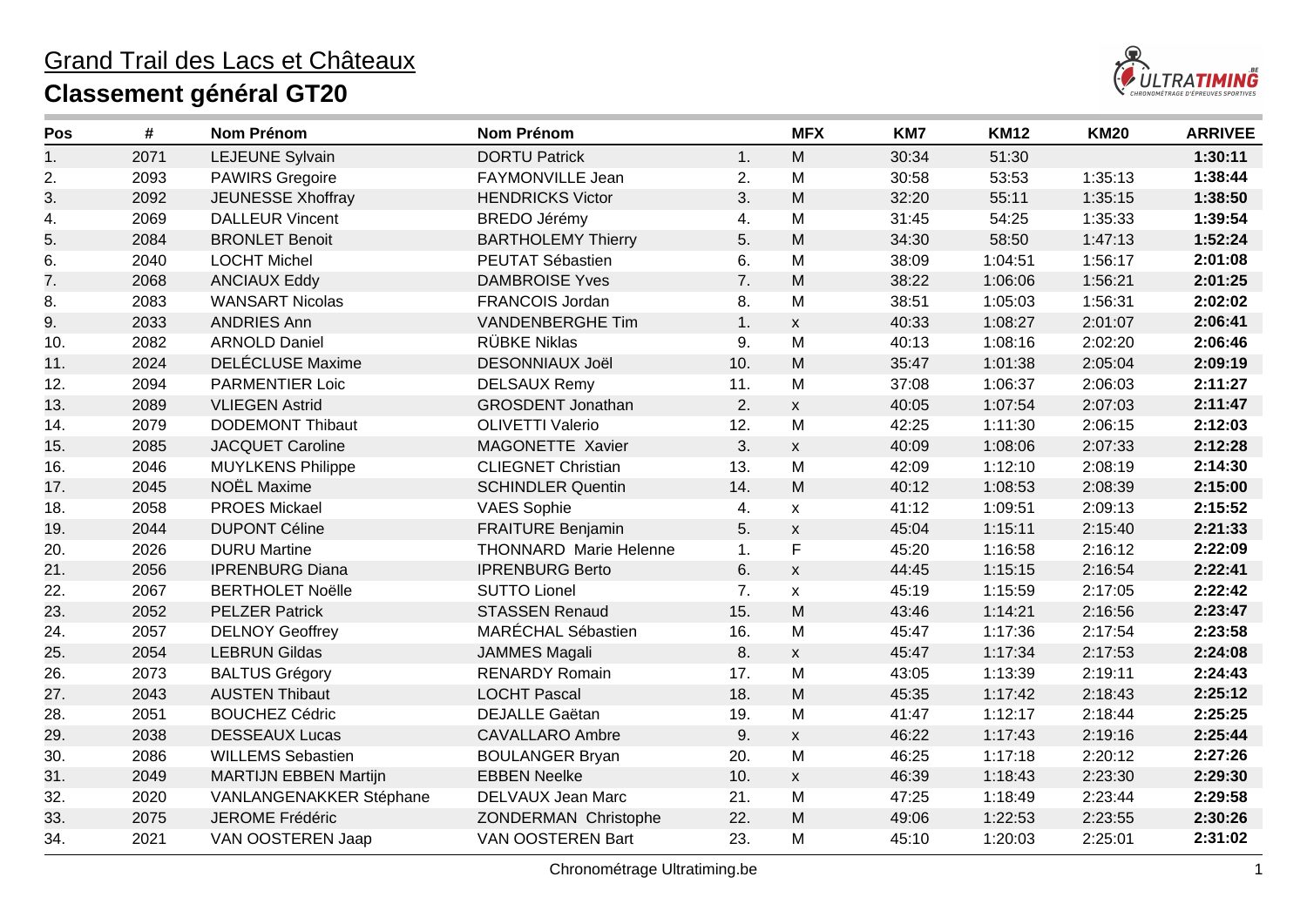

| Pos | #    | <b>Nom Prénom</b>         | <b>Nom Prénom</b>            |     | <b>MFX</b>         | KM7     | <b>KM12</b> | <b>KM20</b> | <b>ARRIVEE</b> |
|-----|------|---------------------------|------------------------------|-----|--------------------|---------|-------------|-------------|----------------|
| 35. | 2088 | ROMANO Raphaël            | <b>SANTKIN Hugues</b>        | 24. | M                  | 47:10   | 1:21:16     | 2:25:12     | 2:31:11        |
| 36. | 2080 | <b>SERVAIS David</b>      | <b>MAILLARD Berengère</b>    | 11. | $\mathsf{X}$       | 49:36   | 1:22:27     | 2:25:16     | 2:31:52        |
| 37. | 2022 | <b>HAUTECLER Lionel</b>   | HAUTECLER Maxime             | 25. | M                  | 45:55   | 1:19:04     | 2:26:42     | 2:32:54        |
| 38. | 2032 | DE WINNE Hendrik          | <b>LOWEY-BALL Julie</b>      | 12. | $\mathsf{x}$       | 1:04:02 | 1:39:40     | 2:37:30     | 2:42:24        |
| 39. | 2001 | <b>FOLENS Frederic</b>    | <b>SEY Jana</b>              | 13. | $\pmb{\mathsf{X}}$ | 48:00   | 1:24:41     | 2:38:22     | 2:44:51        |
| 40. | 2050 | <b>MATTHYS Virginie</b>   | <b>WILLEMYNS Thomas</b>      | 14. | $\pmb{\mathsf{X}}$ | 52:40   | 1:27:05     |             | 2:46:54        |
| 41. | 2074 | <b>ROLAND Maxime</b>      | <b>AMAURY Draguet</b>        | 26. | ${\sf M}$          | 49:56   | 1:24:00     | 2:39:13     | 2:46:56        |
| 42. | 2078 | <b>MOREAU Manon</b>       | <b>CONAN Coraline</b>        | 2.  | F                  | 51:56   | 1:28:58     | 2:43:28     | 2:49:35        |
| 43. | 2060 | <b>DEMOULIN Fabian</b>    | <b>DEMOULIN Edouard</b>      | 27. | M                  | 47:22   | 1:22:55     | 2:43:27     | 2:50:04        |
| 44. | 2100 | VAN OLFFEN Jeroen         | <b>GOETTSCH Joris</b>        | 28. | M                  | 57:24   | 1:32:40     | 2:43:44     | 2:50:16        |
| 45. | 2034 | VAN VRECKEM Elisa         | SERRAT BONIFACIO Alex        | 15. | $\mathsf{x}$       | 52:46   | 1:30:53     | 2:44:03     | 2:50:19        |
| 46. | 2035 | VAN VRECKEM Elisa         | <b>SERRAT BONIFACIO Alex</b> | 16. | $\pmb{\mathsf{X}}$ |         | 1:33:53     | 2:44:19     | 2:50:19        |
| 47. | 2062 | <b>MOT Vincent</b>        | <b>GROUARD Thomas</b>        | 29. | M                  | 49:10   | 1:23:12     | 2:43:38     | 2:50:15        |
| 48. | 2014 | <b>DEKOSTER Pauline</b>   | <b>DESMET Justine</b>        | 3.  | F                  | 52:18   | 1:30:34     | 2:43:45     | 2:50:31        |
| 49. | 2091 | <b>BEERWAERT Isabelle</b> | <b>MASSET Charles</b>        | 4.  | F                  | 51:55   | 1:26:01     | 2:43:38     | 2:50:31        |
| 50. | 2072 | <b>RUCCI Marie</b>        | <b>TOFFOLI Nancy</b>         | 5.  | F                  | 52:01   | 1:26:45     | 2:43:53     | 2:51:07        |
| 51. | 2039 | <b>BOUKABAR Jordan</b>    |                              | 6.  | $\mathsf F$        | 47:59   | 1:22:31     | 2:44:11     | 2:51:12        |
| 52. | 2025 | <b>SOETENS Céline</b>     | <b>DELVINGT Nicolas</b>      | 17. | $\pmb{\mathsf{X}}$ | 53:14   | 1:28:25     | 2:44:41     | 2:51:22        |
| 53. | 2048 | VAN LANGENDONCK Mathieu   | <b>MENET Gregory</b>         | 30. | ${\sf M}$          | 50:15   | 1:25:40     | 2:44:45     | 2:52:02        |
| 54. | 2081 | <b>DELHEZ Albert</b>      | <b>DELHEZ Maxime</b>         | 31. | M                  | 50:30   | 1:25:37     | 2:44:59     | 2:52:34        |
| 55. | 2023 | <b>LEMOINE Didier</b>     | NALLAMOUTOU Sébastien        | 32. | ${\sf M}$          | 53:09   | 1:29:53     | 2:45:12     | 2:52:49        |
| 56. | 2053 | <b>EISENHUTH Emeline</b>  | <b>LAMARCHE Maude</b>        | 7.  | F                  | 52:07   | 1:27:04     | 2:45:19     | 2:53:20        |
| 57. | 2064 | VELDHOVEN Jarno           | DE JONG Marja                | 18. | $\pmb{\mathsf{X}}$ | 55:01   | 1:33:52     | 2:46:16     | 2:53:28        |
| 58. | 2070 | <b>WINKIN Thomas</b>      | <b>GRIGNARD Laetitia</b>     | 19. | $\mathsf{X}$       | 53:04   | 1:30:37     | 2:47:08     | 2:53:44        |
| 59. | 2090 | <b>TOMBOLATO Kevin</b>    | <b>GIJBELS Bjorn</b>         | 33. | M                  | 53:27   | 1:31:13     | 2:46:59     | 2:55:18        |
| 60. | 2066 | <b>BALME Olivier</b>      | <b>MESUREUR Lauriane</b>     | 20. | $\mathsf{x}$       | 52:16   | 1:26:03     | 2:48:46     | 2:55:22        |
| 61. | 2076 | <b>FASSEAUX Antoine</b>   | <b>SCHWAB Anne-Sophie</b>    | 21. | $\mathsf{x}$       | 54:15   | 1:32:30     | 2:49:09     | 2:56:45        |
| 62. | 2017 | <b>DESSART Kevin</b>      | <b>DESSART Deborah</b>       | 22. | $\mathsf{x}$       | 47:28   | 1:22:48     | 2:48:55     | 2:57:14        |
| 63. | 2041 | <b>NUYTTEN Thibaut</b>    | VAN DEYNZE Lauranne          | 23. | $\pmb{\chi}$       | 50:38   | 1:28:50     | 2:50:47     | 2:58:56        |
| 64. | 2047 | <b>HERMANS Florian</b>    | OTTO Hanne                   | 24. | $\pmb{\mathsf{X}}$ | 59:27   | 1:38:18     | 2:54:21     | 3:00:28        |
| 65. | 2016 | <b>WILLEMS Orianne</b>    | <b>FOURNEAU Ellen</b>        | 8.  | $\mathsf F$        | 49:11   | 1:23:06     | 2:55:22     | 3:01:55        |
| 66. | 2059 | <b>CRAPET Kevin</b>       | PIAIRO Melinda               | 25. | $\mathsf X$        | 55:18   | 1:36:15     | 2:56:20     | 3:03:21        |
| 67. | 2011 | <b>KOKS Dennis</b>        | <b>BERK Niels</b>            | 34. | M                  | 52:47   | 1:31:48     | 2:56:36     | 3:03:34        |
| 68. | 2029 | <b>LORQUET Sophie</b>     | <b>JASON Aurelie</b>         | 9.  | F                  | 55:05   | 1:32:49     | 2:56:16     | 3:04:21        |